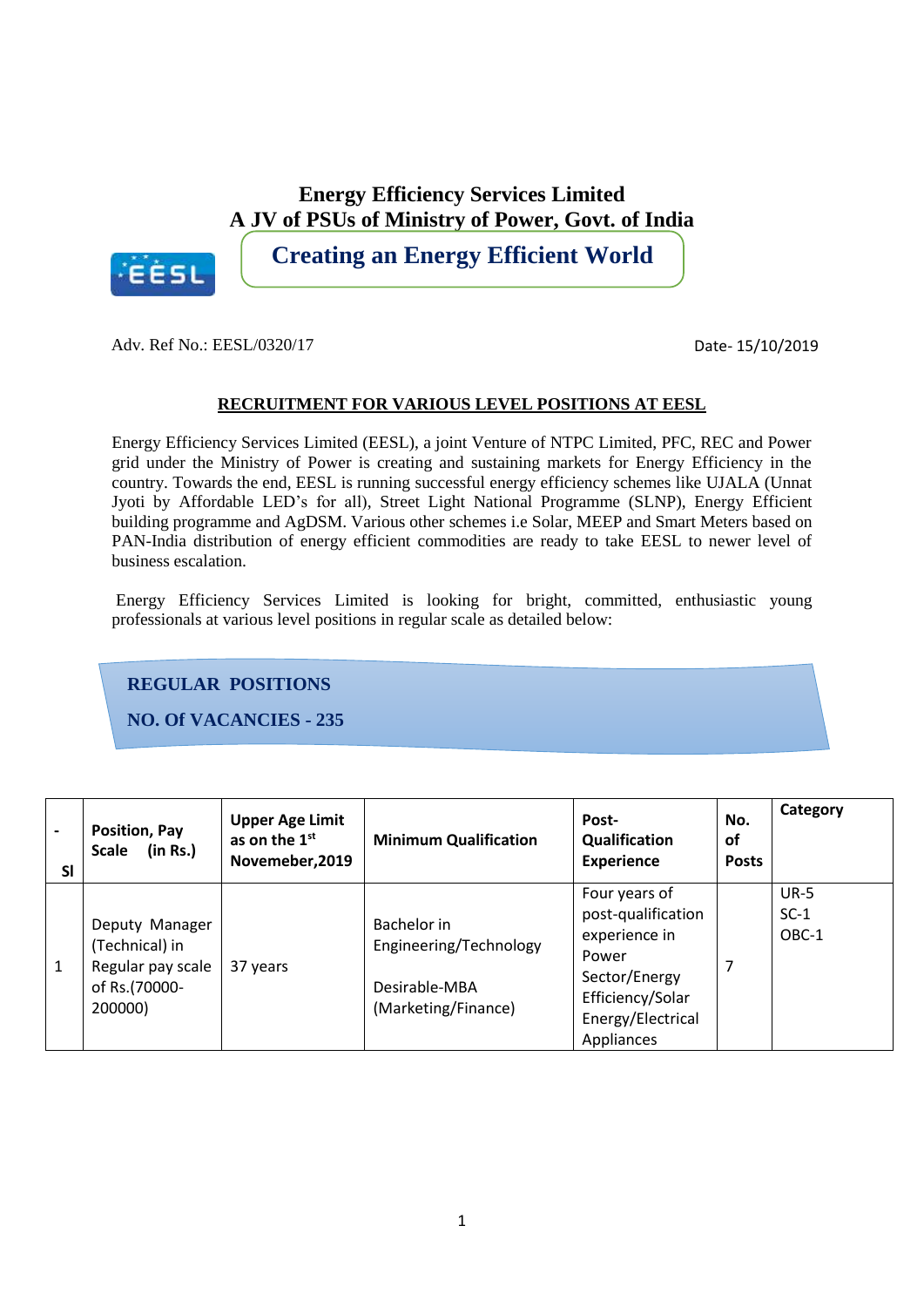| $\overline{2}$ | Assistant<br>Manager<br>(Technical) in<br>Regular pay scale<br>of Rs.(60000-<br>180000)       | 37 years | <b>Bachelor</b> in<br>Engineering/Technology<br>Desirable-<br>MBA(Marketing/Finance)                                                                                  | Two years of<br>post-qualification<br>experience in<br>Power<br>Sector/Energy<br>Efficiency/Solar<br>Energy/Electrical<br>Appliances | $\overline{3}$ | $UR-3$                                                                                                                                   |
|----------------|-----------------------------------------------------------------------------------------------|----------|-----------------------------------------------------------------------------------------------------------------------------------------------------------------------|--------------------------------------------------------------------------------------------------------------------------------------|----------------|------------------------------------------------------------------------------------------------------------------------------------------|
| 3              | Engineer<br>(Technical) in the<br>Regular pay scale<br>of Rs. (50000-<br>160000)              | 30 years | <b>Bachelor</b> in<br>Engineering/Technology.<br>Desirable-<br>MBA(Marketing/Finance)                                                                                 | One year of post-<br>qualification<br>experience in<br>Power<br>Sector/Energy<br>Efficiency/Solar<br>Energy/Electrical<br>Appliances | 105            | <b>UR-50</b><br><b>OBC-28</b><br>$SC-15$ ,<br>ST-07<br>EWS-5<br>*PwBD-2-<br>{Identified<br>suitable PwBD<br>category-HH,<br>OH (OA, OL)} |
| 4              | Assistant<br>Engineer<br>(Technical) in the<br>Regular pay scale<br>of Rs. (30000-<br>120000) | 27 years | <b>Bachelor</b> in<br>Engineering/Technology.<br><b>OR</b><br>Diploma in<br>Engineering/Technology<br>with Two years of post-<br>qualification relevant<br>experience |                                                                                                                                      | 40             | UR-20,<br>OBC-10,<br>$SC-5$ ,<br>$ST-3$<br>EWS-2<br>* $PwBD - 2$<br>{Identified<br>suitable PwBD<br>category -<br>(HH, OH) (OA,<br>OL)   |
| 5              | Technician in the<br>Regular Basic of<br>Rs.21500                                             | 30 years | ITI from a recognized<br>university/Institute                                                                                                                         | Four years of<br>post-qualification<br>relevant<br>experience                                                                        | $\overline{2}$ | <b>UR-02</b>                                                                                                                             |
| 6              | Deputy Manager<br>(Finance) in<br>Regular pay scale<br>of Rs.(70000-<br>200000)               | 37 years | CA or ICWA / MBA in<br>Finance /<br>Two years Post Graduate<br>Diploma in Management<br>with specialization in<br>(Finance)                                           | Four years of<br>post-qualification<br>relevant<br>experience in<br>Finance                                                          | $\overline{2}$ | <b>UR-02</b>                                                                                                                             |
| 7              | Officer (Finance)<br>in the Regular<br>pay scale of Rs.<br>$(50000 - 160000)$                 | 30 years | CA or ICWA/ MBA in<br>Finance /<br>Two years Post Graduate<br>Diploma in Management<br>with specialization in<br>(Finance)                                            | One year of post-<br>qualification<br>relevant<br>experience in<br>Finance                                                           | 10             | UR-7,<br>OBC-2,<br>$SC-1$<br>$*PwBD -1-$<br>{Identified<br>suitable PwBD<br>category -<br>HH,OH<br>(OA, OL & BL)                         |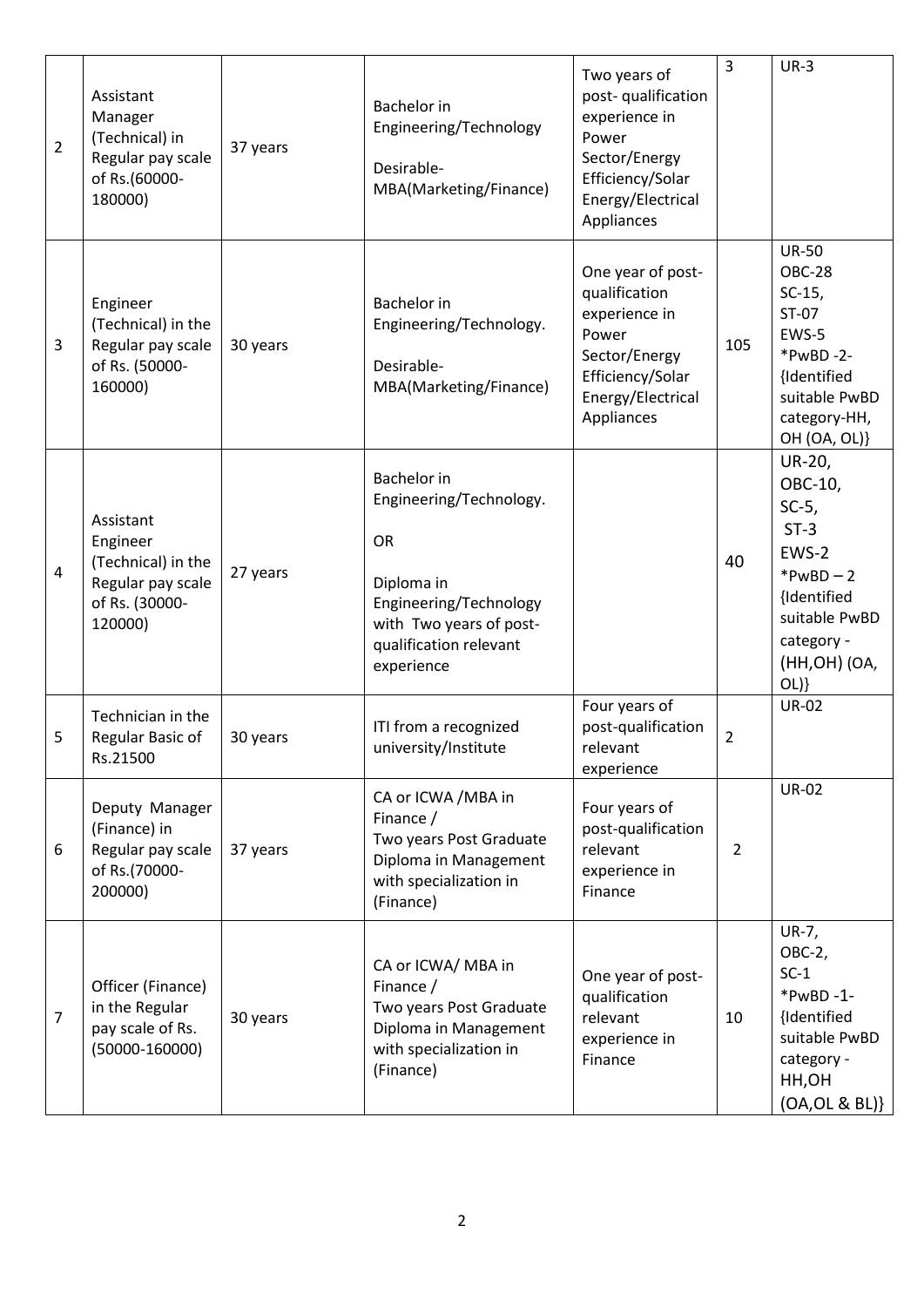| 8  | Asst. Officer<br>(Finance) in the<br>Regular pay scale<br>of Rs. (30000-<br>120000)                     | 27 years | M.Com from a recognized<br>university                                                                              | Nil                                                                                                                                                                                | 7              | UR-05,<br>OBC-01,<br>$SC-01$ |
|----|---------------------------------------------------------------------------------------------------------|----------|--------------------------------------------------------------------------------------------------------------------|------------------------------------------------------------------------------------------------------------------------------------------------------------------------------------|----------------|------------------------------|
| 9  | Assistant<br>(Finance) in the<br>regular pay scale<br>Basic of<br>Rs.21500                              | 30 years | B.Com from a recognized<br>university                                                                              | Four years of<br>post-qualification<br>relevant<br>experience in<br>Finance                                                                                                        | 3              | $UR-3$                       |
| 10 | Deputy Manager<br>(Social) in<br>Regular pay scale<br>of Rs.(70000-<br>200000)                          | 37 years | Master's degree in Social<br>sciences from a recognized<br>university                                              | Four years of<br>relevant post<br>qualification<br>experience in<br>executing social<br>and gender<br>mainstream<br>programmes,<br>sustainable<br>energy projects in<br>India etc. | 1              | <b>UR-01</b>                 |
| 11 | Assistant<br>Manager<br>(International<br>Business) in<br>Regular pay scale<br>of Rs.(60000-<br>180000) | 37 years | Graduate with post-<br>graduation degree/diploma<br>in Marketing/International<br><b>Marketing/Global Business</b> | Two years of<br>post-qualification<br>relevant<br>experience in<br><b>Business</b><br>Development                                                                                  | 1              | <b>UR-01</b>                 |
| 12 | Officer<br>(International<br>Business) in the<br>Regular pay scale<br>of Rs. (50000-<br>160000)         | 30 years | Graduate with post-<br>graduation degree/diploma<br>in Marketing/International<br>Marketing/Global Business        | One year of post-<br>qualification<br>experience in<br><b>Business</b><br>Development                                                                                              | 1              | <b>UR-01</b>                 |
| 13 | Assistant<br>Manager, (CS) in<br>the Regular pay<br>scale of Rs.<br>$(60000 - 180000)$                  | 37 years | of<br>Member<br>Associate<br>of<br>Institute<br>Company<br>Secretaries of India (ACS)                              | Two years post<br>qualification<br>relevant<br>experience                                                                                                                          | $\overline{2}$ | <b>UR-02</b>                 |
| 14 | Officer (CS) in<br>the Regular pay<br>scale of Rs.<br>$(50000 - 160000)$                                | 30 years | of<br>Associate<br>Member<br>of<br>Company<br>Institute<br>Secretaries of India (ACS)                              | One year post<br>qualification<br>relevant<br>experience                                                                                                                           | 1              | <b>UR-01</b>                 |
| 15 | Assistant<br>Manager (Legal)<br>in the Regular<br>pay scale of Rs.<br>$(60000 - 180000)$                | 37 years | LLB/Bachelor of Law.<br>Desirable-MBA                                                                              | Two years post<br>qualification<br>relevant<br>experience in<br>Legal                                                                                                              | 1              | <b>UR-01</b>                 |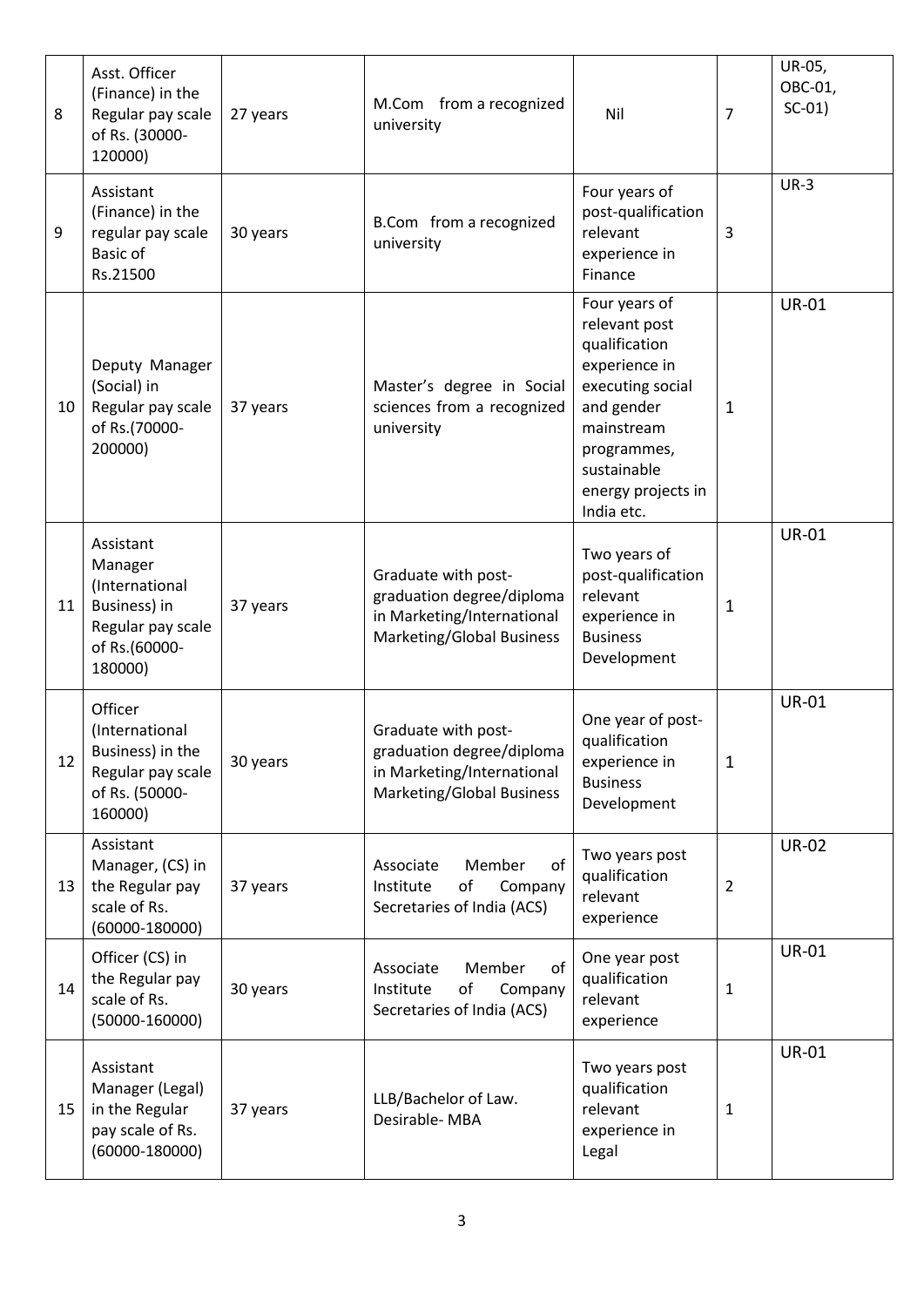| 16 | Officer (HR) in<br>the Regular pay<br>scale of Rs.<br>$(50000 - 160000)$              | 30 years | Two years post graduate<br>degree in HR//Personnel<br>Management/Industrial<br>Relations/Psychology Or<br><b>Masters in Business</b><br>Administration (MBA) with<br>specialization in in<br>HR/Personnel<br>Management<br>Desirable-LLB/Post<br>Graduate Diploma in<br>Labour Laws / SAP<br>Certification | One year of post-<br>qualification<br>relevant<br>experience in HR<br>field                                                                                                                                                                                                                                                                                                                                                                                                                           | 7              | UR-05,<br>OBC-01,<br>$SC-01$<br>*PwBD-1-<br>{Identified<br>suitable PwBD<br>category -<br>HH,OH<br>(OA, OL & BL)} |
|----|---------------------------------------------------------------------------------------|----------|------------------------------------------------------------------------------------------------------------------------------------------------------------------------------------------------------------------------------------------------------------------------------------------------------------|-------------------------------------------------------------------------------------------------------------------------------------------------------------------------------------------------------------------------------------------------------------------------------------------------------------------------------------------------------------------------------------------------------------------------------------------------------------------------------------------------------|----------------|-------------------------------------------------------------------------------------------------------------------|
| 17 | Asst. Officer (HR)<br>in the Regular<br>pay scale of Rs.<br>$(30000 - 120000)$        | 27 years | Two years post graduate<br>degree/equivalent course<br>in HR/Personnel<br>Management/Industrial<br>Relations/Psychology<br>Or<br>Master's in Business<br>Administration (MBA) with<br>specialization in in<br>HR/Personnel<br>Management<br>Desirable- SAP Certification                                   | Nil                                                                                                                                                                                                                                                                                                                                                                                                                                                                                                   | $\overline{2}$ | <b>UR-02</b>                                                                                                      |
| 18 | Assistant<br>Manager (IT) in<br>the Regular pay<br>scale of Rs.<br>$(60000 - 180000)$ | 37 years | BE/B.Tech (Computer<br>Science/IT)/MCA/Master of<br>Science in Software<br>Engg/Information<br>Technology<br>Desirable-MBA                                                                                                                                                                                 | Two years post<br>qualification<br>experience in IT<br>applications<br>architectural<br>functions.<br>Preference will be<br>given to<br>candidates having<br>following<br>experience<br>i-experience in<br>application<br>development<br>ii-Should have in<br>depth knowledge<br>of various<br>development<br>technologies i.e.<br>Java, .NET,<br>iii-Experience in<br>leading teams,<br>executing and<br>delivering<br>Application<br>Architecture as<br>part of EA or<br>implementation<br>project. | $\overline{2}$ | <b>UR-02</b>                                                                                                      |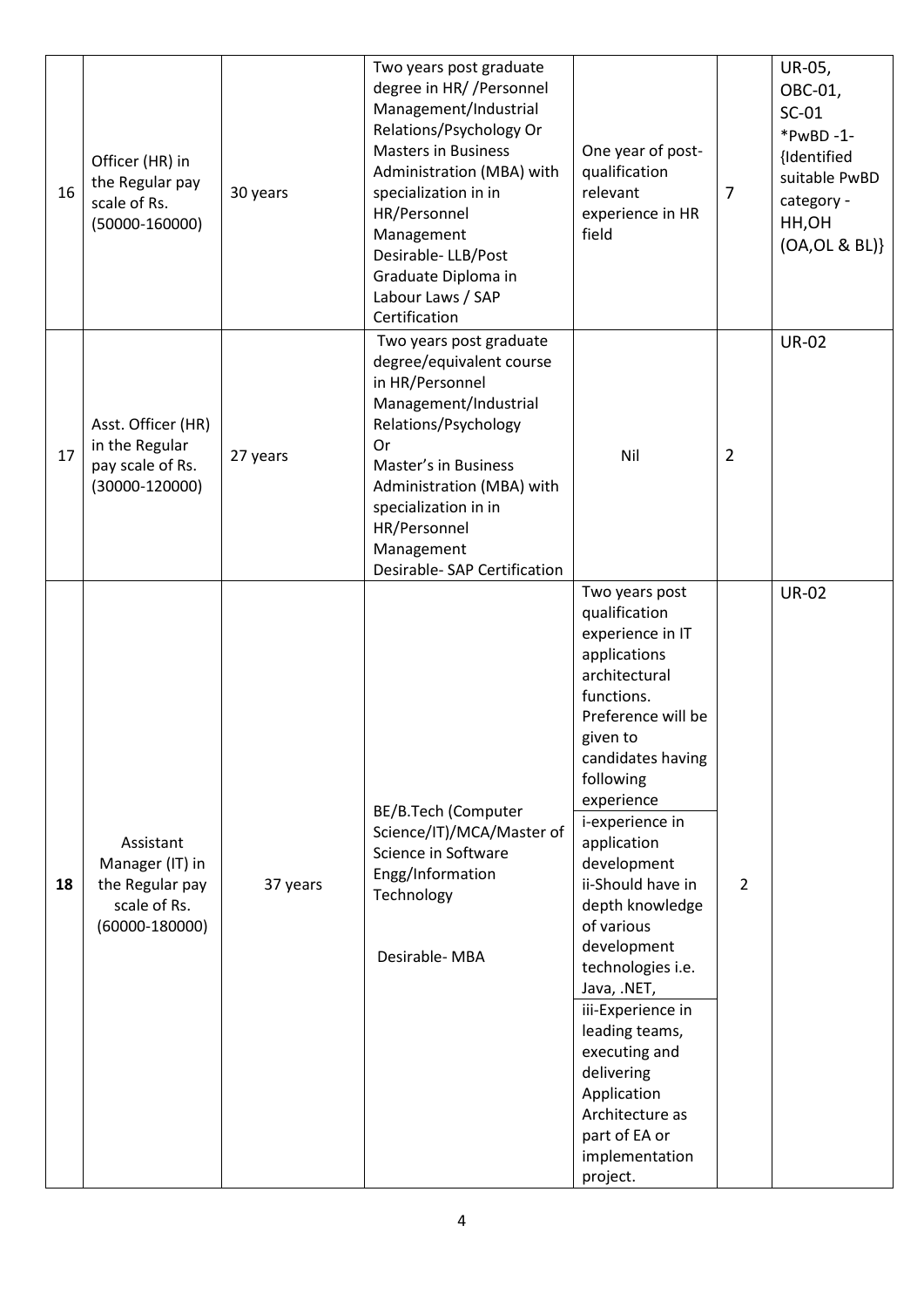|  |  | iv-Experience in                |  |
|--|--|---------------------------------|--|
|  |  | architecture,                   |  |
|  |  | design and                      |  |
|  |  | development of                  |  |
|  |  | web and mobile                  |  |
|  |  | applications using              |  |
|  |  | a variety of                    |  |
|  |  | technologies like               |  |
|  |  | .NET, Java,                     |  |
|  |  | Android, iOS.                   |  |
|  |  | v-Expertise in                  |  |
|  |  | middleware                      |  |
|  |  | architecture of                 |  |
|  |  | ESB/                            |  |
|  |  | SOA/Application                 |  |
|  |  | server/MQ                       |  |
|  |  | vi-Experience in                |  |
|  |  | PSU/Listed                      |  |
|  |  |                                 |  |
|  |  | Company                         |  |
|  |  | particularly in<br>Power Sector |  |
|  |  | will be                         |  |
|  |  |                                 |  |
|  |  | preferred.                      |  |
|  |  | Vii-Experienced in              |  |
|  |  | server-side                     |  |
|  |  | technologies like               |  |
|  |  | Java or NodeJS                  |  |
|  |  | and modern tools                |  |
|  |  | to build RESTful                |  |
|  |  | web services,                   |  |
|  |  | JavaScript and                  |  |
|  |  | web technologies                |  |
|  |  | (e.g. React,                    |  |
|  |  | Angular, NodeJS,                |  |
|  |  | etc), Micro                     |  |
|  |  | services, APIs,                 |  |
|  |  | and database                    |  |
|  |  | technologies.                   |  |
|  |  | viii-Expertise in               |  |
|  |  | designing and                   |  |
|  |  | developing                      |  |
|  |  | distributed                     |  |
|  |  | applications,                   |  |
|  |  | object oriented                 |  |
|  |  | design                          |  |
|  |  | ix-Strong                       |  |
|  |  | experience with                 |  |
|  |  | Relational                      |  |
|  |  | Databases such as               |  |
|  |  | MySQL, SQL                      |  |
|  |  | Server, Oracle,                 |  |
|  |  | PostgreSQL etc.                 |  |
|  |  | and NoSQL                       |  |
|  |  | databases such as               |  |
|  |  |                                 |  |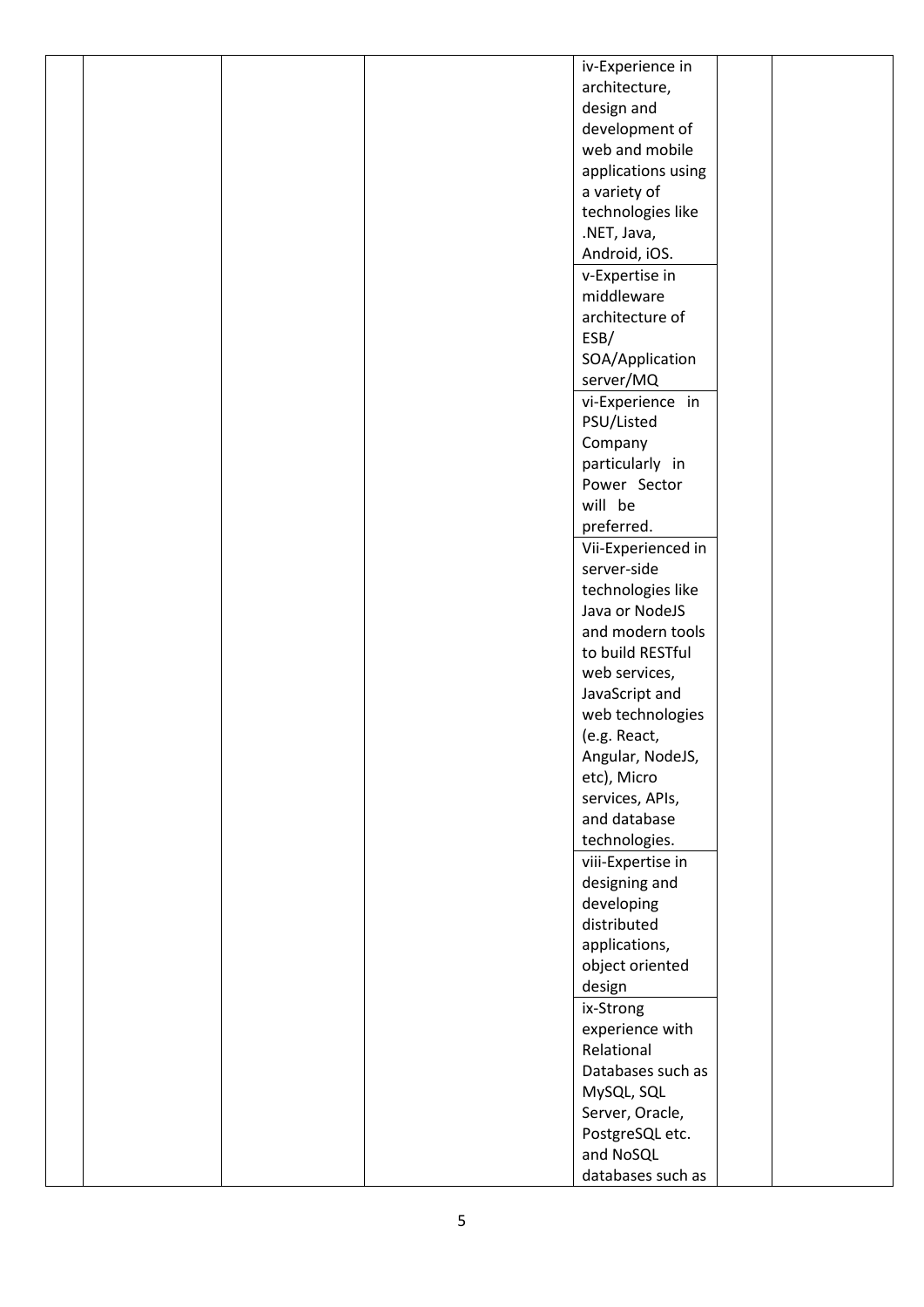|    |                                                                           |          |                                                                                                                                                                                                                                           | MongoDB,<br>Cassandra etc<br>x-Relevant                                                                                                                                                                                                                                                                                                                                                                                                                                                                                                                                                                                                                                                                        |   |                 |
|----|---------------------------------------------------------------------------|----------|-------------------------------------------------------------------------------------------------------------------------------------------------------------------------------------------------------------------------------------------|----------------------------------------------------------------------------------------------------------------------------------------------------------------------------------------------------------------------------------------------------------------------------------------------------------------------------------------------------------------------------------------------------------------------------------------------------------------------------------------------------------------------------------------------------------------------------------------------------------------------------------------------------------------------------------------------------------------|---|-----------------|
|    |                                                                           |          |                                                                                                                                                                                                                                           | Technology<br>certifications will<br>be preferred.<br>xi--Knowledge<br>about the SAP<br><b>ERP</b> related                                                                                                                                                                                                                                                                                                                                                                                                                                                                                                                                                                                                     |   |                 |
|    |                                                                           |          |                                                                                                                                                                                                                                           | software will be<br>preferred                                                                                                                                                                                                                                                                                                                                                                                                                                                                                                                                                                                                                                                                                  |   |                 |
| 19 | Engineer (IT) in<br>the Regular pay<br>scale of Rs.<br>$(50000 - 160000)$ | 30 years | BE/B.Tech (Computer<br>Science/IT)/MCA/Master of<br>Science in Software<br>Engg/Information<br>Technology<br>Desirable-MBA<br>/Certification to any<br>programming language,<br>MSP, SCJP or any<br>networking related<br>certifications. | One year of post-<br>qualification<br>experience.<br>Preference will be<br>given to<br>candidates having<br>following<br>experience<br>i- hands-on<br>experience in any<br>programming<br>language<br>preferably .NET,<br>PHP, Java, C, C++<br>ii-Knowledge of<br>Database<br>technology<br>MYSQL/SQL/Oracl<br>e e.t.c.<br>ii-Well aware<br>about network,<br>cloud technology<br>iv-Knowledge<br>about the SAP<br><b>ERP</b> related<br>software will be<br>preferred<br>v- Installing and<br>configuring<br>computer<br>hardware,<br>software,<br>systems,<br>networks,<br>printers and<br>scanners and<br>solves technical<br>problems.<br>vi- Providing any<br>IT technical<br>support at the<br>clusters. | 6 | $UR-5$<br>OBC-1 |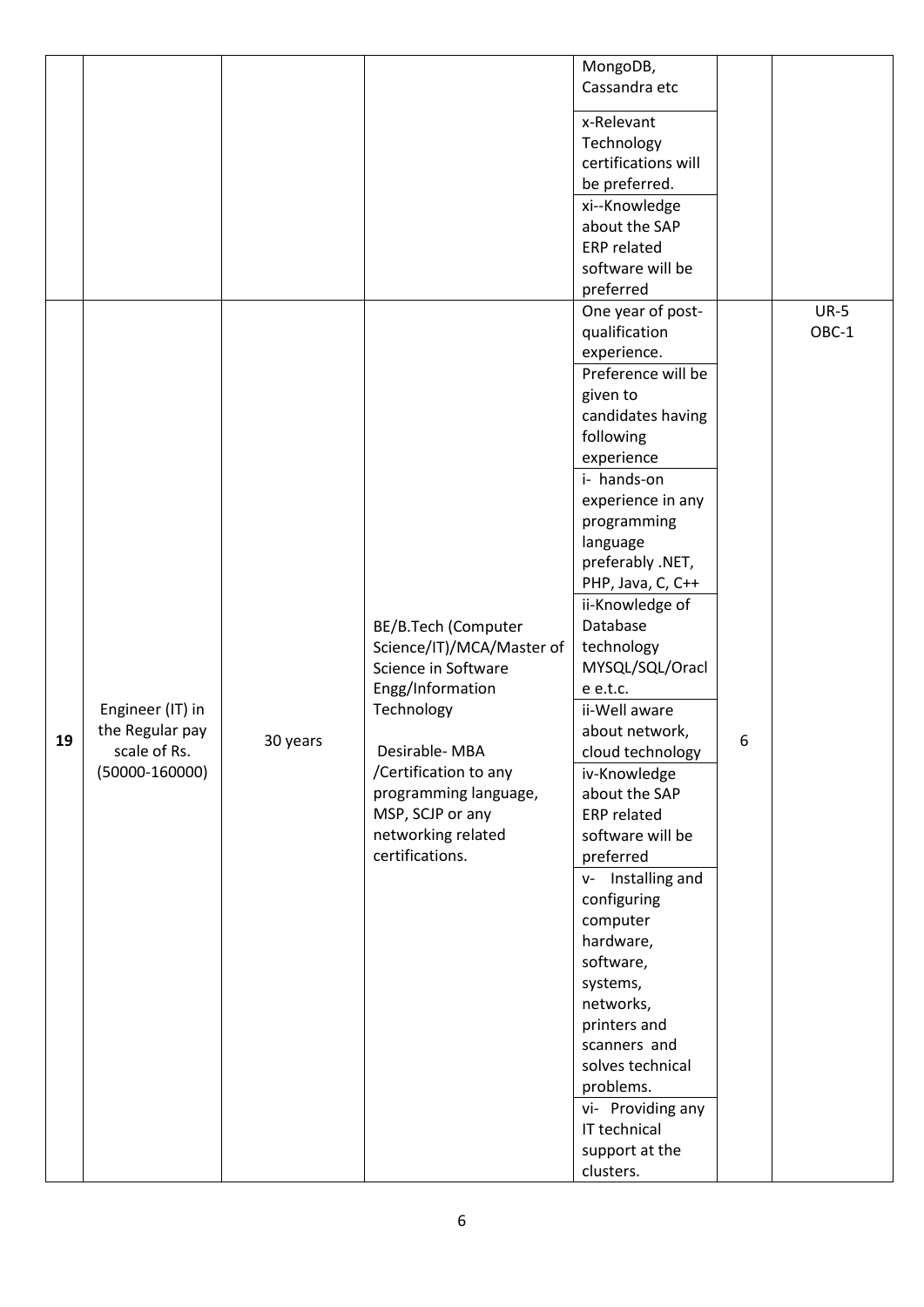|    |                                                                                                      |          |                                                                                                                                    | vii- Set up new<br>users' accounts<br>and profiles and<br>deal with<br>password issues.<br>ix-Troubleshoot<br>system and<br>network<br>problems and<br>diagnosing or<br>solving hardware<br>or software<br>faults.<br>x- Helping<br>business users for<br>SAP related<br>queries by<br>coordinating with<br><b>SAP Team</b><br>xii-Software<br>development for<br>enterprise<br>applications |                |                  |
|----|------------------------------------------------------------------------------------------------------|----------|------------------------------------------------------------------------------------------------------------------------------------|----------------------------------------------------------------------------------------------------------------------------------------------------------------------------------------------------------------------------------------------------------------------------------------------------------------------------------------------------------------------------------------------|----------------|------------------|
| 20 | Officer<br>(Contracts) in the<br>Regular pay scale<br>of Rs. (50000-<br>160000)                      | 30 years | <b>Bachelor</b> in<br>Engineering/Technology<br>Desirable-<br>MBA/PG Diploma in<br>Material Management)                            | One year of post-<br>qualification<br>relevant<br>experience in<br>Contracts and<br>Procurements                                                                                                                                                                                                                                                                                             | $\mathbf 1$    | <b>UR-01</b>     |
| 21 | Asst. Officer<br>(Contracts) in the<br>Regular pay scale<br>of Rs. (30000-<br>120000)                | 27 years | Diploma in<br>Engineering/Technology<br>Desirable-PG Diploma in<br><b>Material Management</b>                                      | Two years of<br>post-qualification<br>relevant<br>experience in<br>Contracts and<br>Procurements.                                                                                                                                                                                                                                                                                            | 5              | UR-04,<br>OBC-01 |
| 22 | Assistant<br>Manager (PR) in<br>Regular pay scale<br>of Rs.(60000-<br>180000)                        | 37 years | Graduate with post-<br>graduate Degree/Diploma<br>in Journalism/ Public<br>Relation/MASS<br>Communication(AICTE/Gov<br>t approved) | Two years of<br>post-qualification<br>relevant<br>experience in PR                                                                                                                                                                                                                                                                                                                           | $\overline{3}$ | $UR-3$           |
| 23 | Officer (PR) in<br>Regular pay scale<br>of Rs.(50000-<br>160000)                                     | 30 years | Graduate with post-<br>graduate Degree/Diploma<br>in Journalism/ Public<br>Relation/MASS<br>Communication(AICTE/Gov<br>t approved) | One year of post-<br>qualification<br>relevant<br>experience in PR                                                                                                                                                                                                                                                                                                                           | 3              | $UR-3$           |
| 24 | Assistant Officer<br>(Private<br>Secretary) in the<br>Regular pay scale<br>of Rs. (30000-<br>120000) | 27 years | Graduate with diploma in<br>Office<br>Management/Secretarial<br>Practice                                                           | Nil                                                                                                                                                                                                                                                                                                                                                                                          | $\mathbf{1}$   | <b>UR-01</b>     |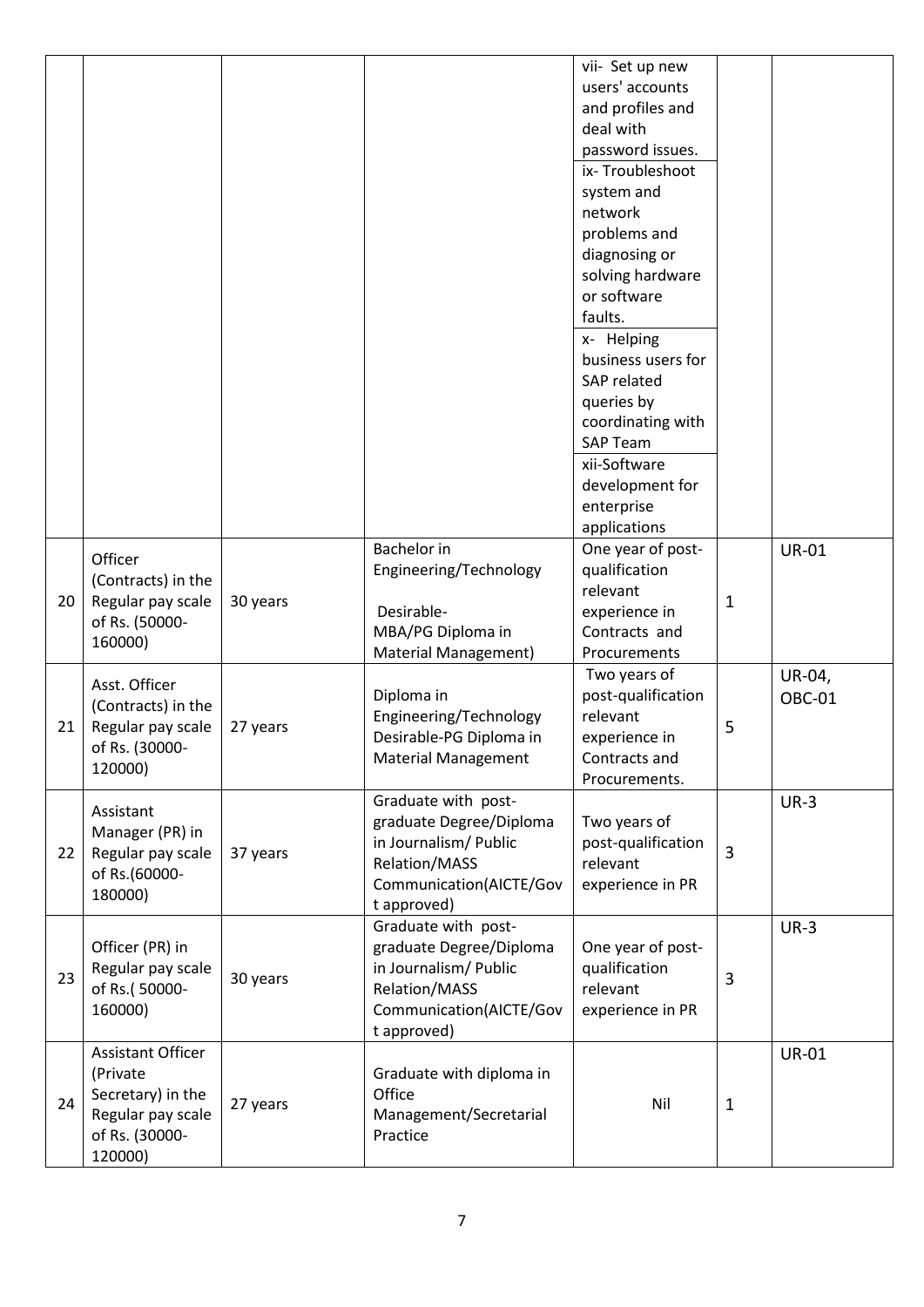|    | <b>Total</b>                                                                         |          |                                                     |                                                               |                | 235                                                                                                                                       |
|----|--------------------------------------------------------------------------------------|----------|-----------------------------------------------------|---------------------------------------------------------------|----------------|-------------------------------------------------------------------------------------------------------------------------------------------|
| 26 | Data Entry<br>Operators in the<br>Regular pay scale<br>with Basic pay of<br>Rs.20500 | 30 years | $12th$ pass with working<br>knowledge of MS office. | One year of post-<br>qualification<br>relevant<br>experience  | $\overline{4}$ | $UR-3,$<br>OBC-1<br>$*PwBD - 1$<br>{Identified<br>suitable PwBD<br>category -<br>$(HH, OH)$ (<br>OL, BL)                                  |
| 25 | Assistant<br>(General) in the<br>regular pay scale<br>with Basic Pay of<br>Rs.21500  | 30 years | Graduate from a<br>recognized university            | Four years of<br>post-qualification<br>relevant<br>experience | 15             | UR-08,<br>OBC-03,<br>$SC-02$ ,<br>$ST-01$<br>EWS-1<br>$*PwBD - 2$<br>{Identified<br>suitable PwBD<br>category -HH,<br>OH (OA, OL &<br>BL) |

\*PwBD candidates may belong to any category (i.e. UR/SC/ST/OBC). Reservation for PwBD is horizontal and within the overall vacancies for the posts subject to the posts having been identified suitable for such disabilities.

Abbreviations used: PwBD (Persons with Benchmark Disability), HH- Hearing handicapped, OH-Orthopedically Handicapped, OA-One Arm, OL-One Leg, BL-Both Legs, EWS – Economically Weaker Sections, UR – Unreserved; SC – Scheduled Caste; ST – Scheduled Tribe; OBC – Other Backward Class

The recruitment time schedule shall be as under:

## **INDICATIVE SCHEDULE OF EVENTS**

| Start date for Online Registration of Applications                                     | 01 Nov 2019 from 1600 Hrs  |
|----------------------------------------------------------------------------------------|----------------------------|
| Last date for Online Registration and submission<br>of application and application fee | Upto 30 Nov 2019, 2345 Hrs |
| Written Exam date (Tentative)                                                          | December 2019/January 2020 |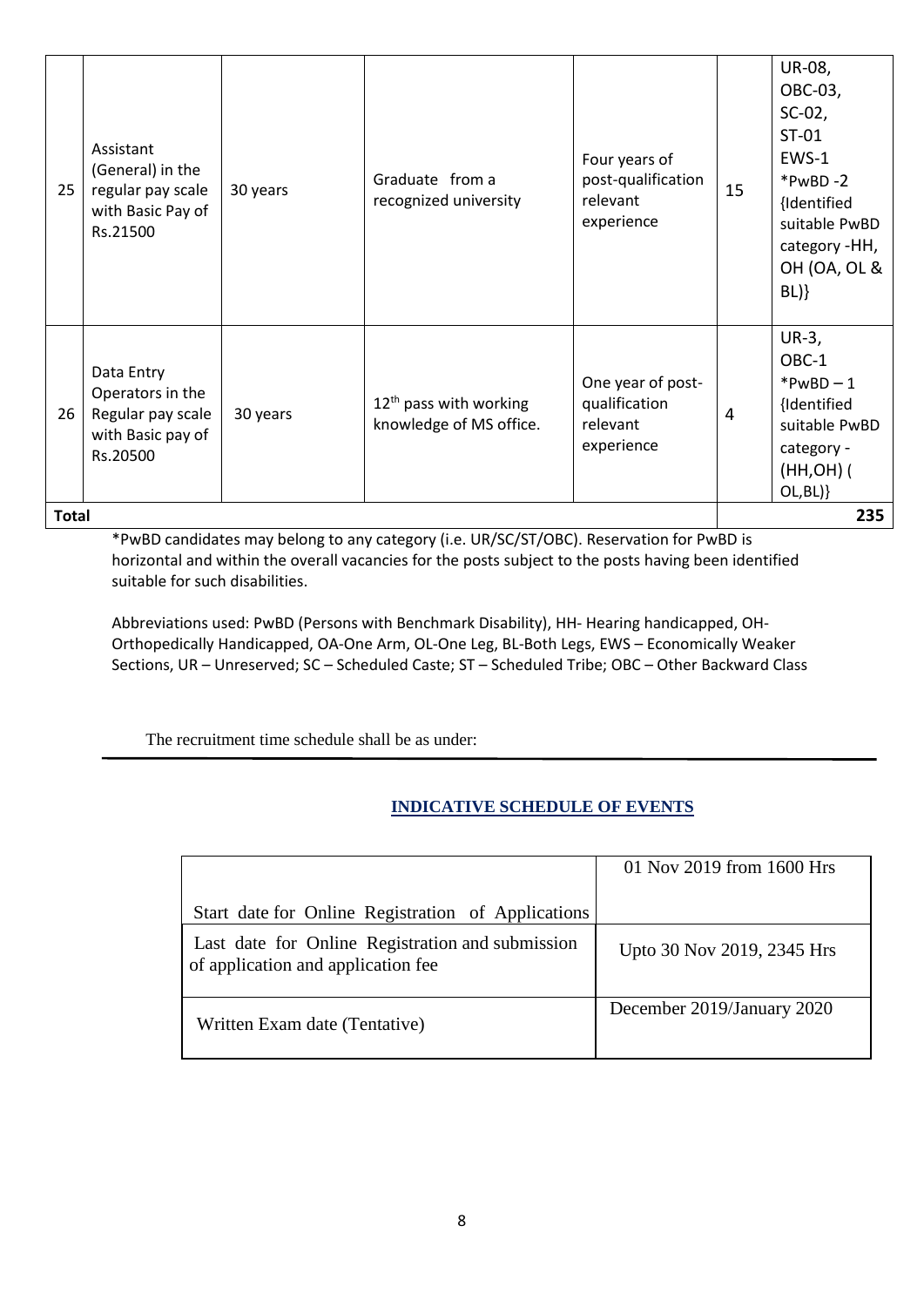- 1. Only Indian Nationals within prescribed Upper Age limit are eligible to apply.
- 2. All qualifications are fulltime
- 3. The following process would be adopted for selection of candidates.
- i- Online written examination to be conducted in multiple centers\* in major cities across the country followed by GD,(wherever applicable), and Interview. Date of Written exam and examination pattern, admit card details would be shared separately on EESL website. No GD/Interview shall be conducted for Assistant and Data Entry Operators positions and candidates will be selected based on the merit in written exam. Skill test may be taken for Assistant and Data Entry Operator positions.

\* Candidates shall be given option to choose amongst the Test Centers/ Venue for upto 3 choices. However, EESL reserves the right to add or cancel any city/center depending upon the no. of candidates choosing a particular city/center.

- ii- Group Discussion shall be conducted in the ratio of 1:15, wherever applicable, (for one position top fifteen candidates scoring highest marks in online based written examination will be called for GD/Interview). For example, for the post of Deputy Manager , there is one vacancy, so top 15 candidates scoring highest marks in online based written examination would be called for Group Discussion. Similarly, for AM position, there are two vacancies, so out of candidates who applied for this post and appeared in written examination, 30 top candidates who secure highest marks would be called for Group Discussion.
- iii- Based on the performance/marks in the written exam the candidates shall be shortlisted for GD in the following manner :

| Weightage for Marks in<br>Written Exam (80%) | Weightage for total<br>experience $(10\%)$<br>Explanation : assuming the maximum marks is 100                                                                                                                                                                                                                                                                                        | Weightage for PSU Experience: (10%)                                                                                                                                                                                                                                                                                                                                                                       |
|----------------------------------------------|--------------------------------------------------------------------------------------------------------------------------------------------------------------------------------------------------------------------------------------------------------------------------------------------------------------------------------------------------------------------------------------|-----------------------------------------------------------------------------------------------------------------------------------------------------------------------------------------------------------------------------------------------------------------------------------------------------------------------------------------------------------------------------------------------------------|
| Max: Upto 80 marks                           | • More than or equal to 200% of<br>Prescribed experience :<br>10 marks<br>• More than or Equal to 175% of<br>Prescribed experience :<br>8 marks<br>• More than or Equal to 150% of<br>Prescribed experience :<br>7 marks<br>• More than or Equal to 125% of<br>Prescribed experience :<br>6 marks<br>• Total Executive Experience<br>equal to Min. Prescribed<br>Experience: 5 Marks | If PSU experience is more than or equal to<br>$\bullet$<br>prescribed work experience<br>$: 10$ marks<br>If PSU experience is more than or equal to<br>$\bullet$<br>75% of prescribed work experience : 8 marks<br>If PSU experience is more than or equal to<br>50% of prescribed work experience : 5 marks<br>If PSU experience is more than or equal to<br>25% of prescribed work experience : 3 marks |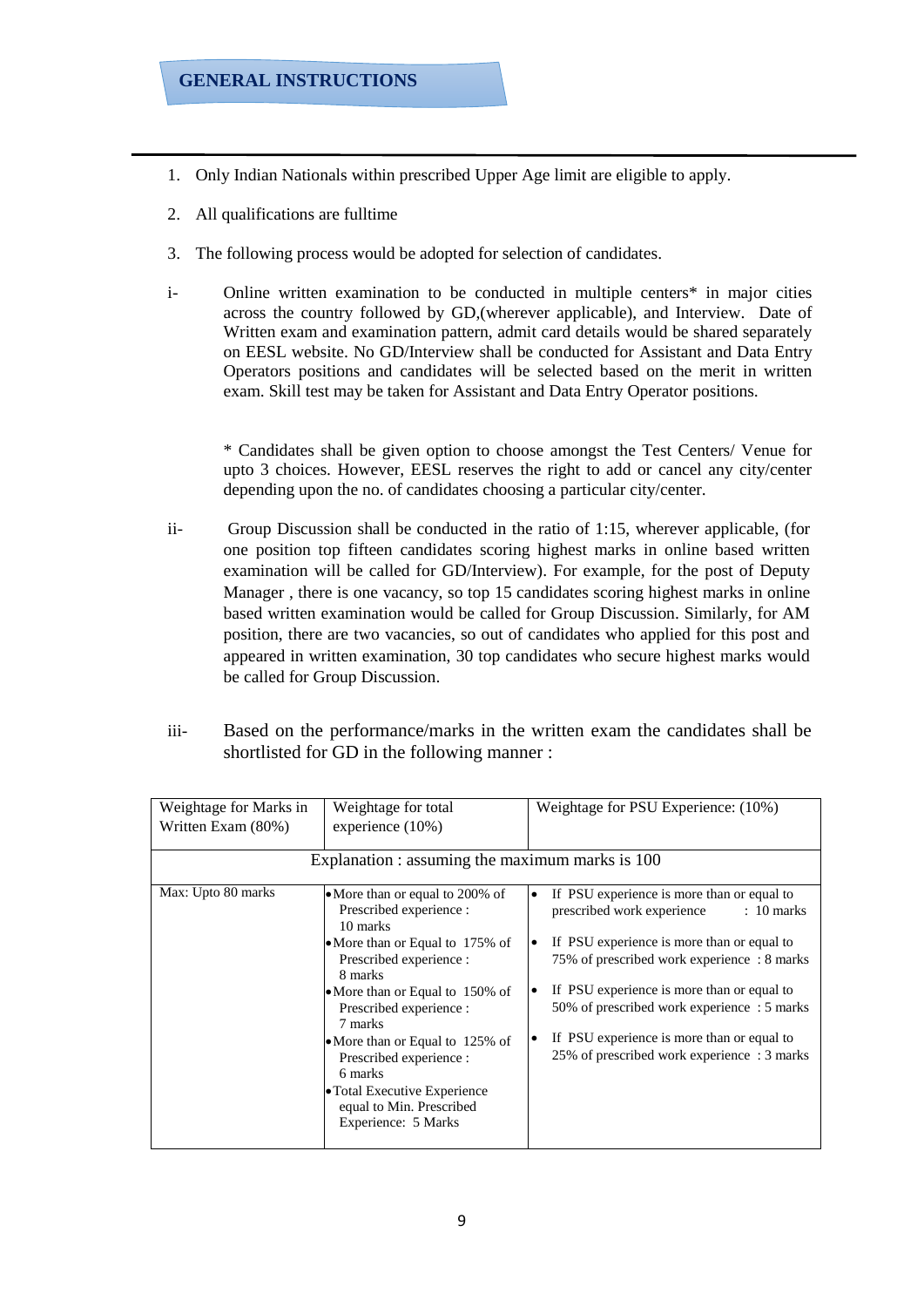Wherein Post Qualification Experience required is Nil, therein the final selection shall be done on the basis of merit in the written exam followed by GD/Interview .

i- The following weightage would be assigned for Written Examination, GD & Interview for the purpose of final selection of candidates except Assistant and DEO position **:-**

| Parameter for Final Selection | Weightage (Percentage) |
|-------------------------------|------------------------|
| Written examination           | 70                     |
| Group Discussion              | 15                     |
| Interview                     | 15                     |
| Total                         | 100                    |

After the Final Interview, a panel of candidates on merit would be prepared and the appointment(s) shall be offered to the candidates in the order of merit.

- ii- All the candidates obtaining same cut off marks in respective groups shall also be called for Interviews.
- 4- .An application/examination fee of Rs.1000/- (Rs.One Thousand Only) for UR category and Rs 500/- (Rs. Five Hundred Only) for OBC (Non Creamy layer candidates only) candidates and is payable online in the EESL account through the payment gateway as per instruction given in Procedure for applying section. Candidates belonging to Scheduled Castes (SC), Scheduled Tribes (ST) and Persons with Benchmark Disability (PwBD) and Internal Candiadates of EESL including outsourced employees are exempted from payment of application/ exam fee. The applicant may have to bear Bank Charges over  $\&$  above the application fees, depending upon fees payment through Internet banking/Debit card/ Credit Card etc.
- 5- All minimum essential qualification(s) must be from UGC recognized Indian Universities/ UGC recognized Indian Deemed Universities or AICTE approved courses from Autonomous Indian Institutions/concerned statutory council (wherever applicable). Diploma in Engineering qualifications (wherver applicable) should be recognized by respective State Board of Technical Education. Proof of specilization in MBA in relevant field (wherever applicable)
- 6- Any changes in the indicated date for Computer Based Examination, shall be placed on our website for information
- 7- Selected candidates can be posted anywhere in India / abroad depending on exigencies of work.
- 8- Before applying, the candidate should ensure that he/she fulfills the eligibility criteria and other norms mentioned in this advertisement. Scanned copies of passport sized photograph, and signature should be kept ready beforehand as these would be required to be uploaded at the time of filling up of online application form.
- 9- Teaching and/ or Trainee experience period will not be counted as experience. However, training period (i.e.Management/Engineer) in a Public Sector Undertaking on regular pay scale resulting in absorption in E2/E1 in respective grades may be considered for reckoning Post Qualification Executive Experience.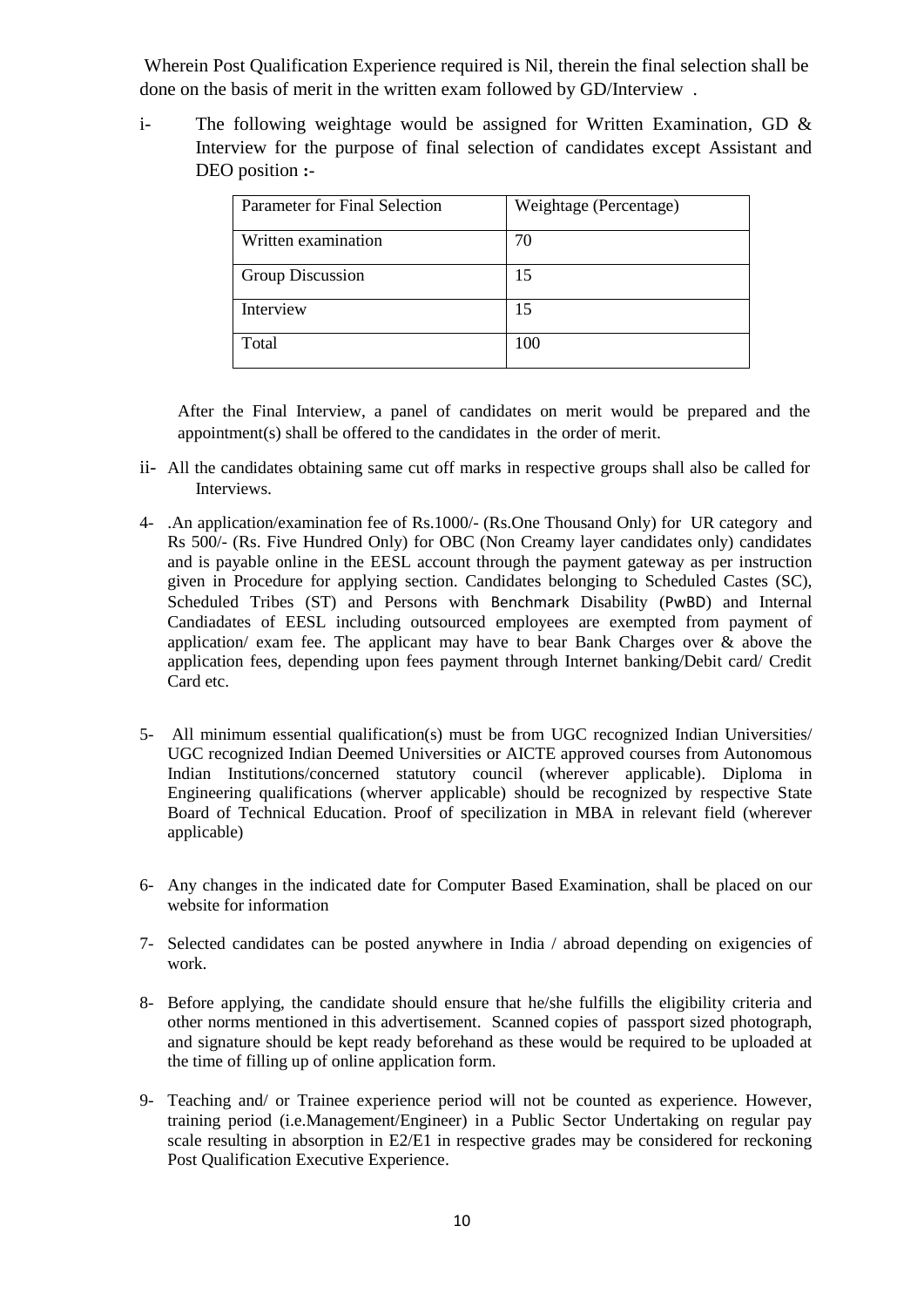- 10- Preference may be given to the candidates having experience in Public Sector Undertakings.
- 11- All the provisions of EESL Recruitment Rules shall be applicable on the above advertised positions.
- 12- One candidate can apply for one post only. In case of more than one application received for any post/multiple posts, the last application would be considered as final and all other applications made prior to the last-one, shall be treated as null and void.
- 13- Wherever applicable, relaxation in Upper Age Limit shall be as follows:

| Sl No.         | Category                                                                                                                                                                                                                                                                                                                                                                                                                                                                                                                                                                       | <b>Age relaxation</b>                               |
|----------------|--------------------------------------------------------------------------------------------------------------------------------------------------------------------------------------------------------------------------------------------------------------------------------------------------------------------------------------------------------------------------------------------------------------------------------------------------------------------------------------------------------------------------------------------------------------------------------|-----------------------------------------------------|
|                | <b>ST</b>                                                                                                                                                                                                                                                                                                                                                                                                                                                                                                                                                                      | 5 Years                                             |
| $\overline{2}$ | <b>SC</b>                                                                                                                                                                                                                                                                                                                                                                                                                                                                                                                                                                      | 5 Years                                             |
| 3              | OBC (NCL)                                                                                                                                                                                                                                                                                                                                                                                                                                                                                                                                                                      | 3 Years                                             |
| $\overline{4}$ | Persons with Benchmark Disability (More than 40%)                                                                                                                                                                                                                                                                                                                                                                                                                                                                                                                              | 10 Years                                            |
| 5              | Ex-Servicemen, Commissioned Officers including Emergency<br>Commissioned Officers (ECOs)/ Short Service Commissioned<br>Officers (SSCOs) who have rendered at least 5 years military<br>service and have been released on completion of assignment<br>(including those whose assignment is due to be completed<br>within one year from the last date of receipt of application)<br>otherwise than by way of dismissal or discharge on account of<br>misconduct or inefficiency; or (a) on account of physical<br>disability attributable to military service or on invalidment | 5 Years over<br>and above<br>category<br>relaxation |
| 6              | Domiciled in Jammu &<br>Kashmir between<br>01.01.1980 and 31.12.1989                                                                                                                                                                                                                                                                                                                                                                                                                                                                                                           | 5 Years over<br>and above<br>category<br>relaxation |
| $\overline{7}$ | PwBD +SC/ST                                                                                                                                                                                                                                                                                                                                                                                                                                                                                                                                                                    | 15 Years                                            |
| 8              | PwBD+OBC                                                                                                                                                                                                                                                                                                                                                                                                                                                                                                                                                                       | 13 Years                                            |

- Where posts are not reserved for any category, candidates belonging to reserved category can apply subject to meeting general standards of eligibility, as applicable in case of UR candidates.
- Candidates seeking age relaxation in reserved categories/ PwBD will be required to submit necessary certificate(s) in original in the prescribed format by Govt. of India at the time of Interview and at any subsequent stage of the recruitment process as required by EESL.
- For availing EWS reservation candidates will be required to submit necessary certificate(s) in original in the prescribed format by Govt. of India.
- 14- If any certificate etc. is issued in a language other than Hindi/English, candidates are advised to submit a certified translation of the same in either Hindi or English language along with the soft copy of the application and also at the time of Interview, if called for.
- 15- For Internal candidates including outsourced employees, following relaxation will be considered:-
	- Age relaxations, subject to fulfillment of other eligibility criteria.
	- For technical position, equivalent engineering qualifications
	- For Non-technical positions part time qualification/distance learning courses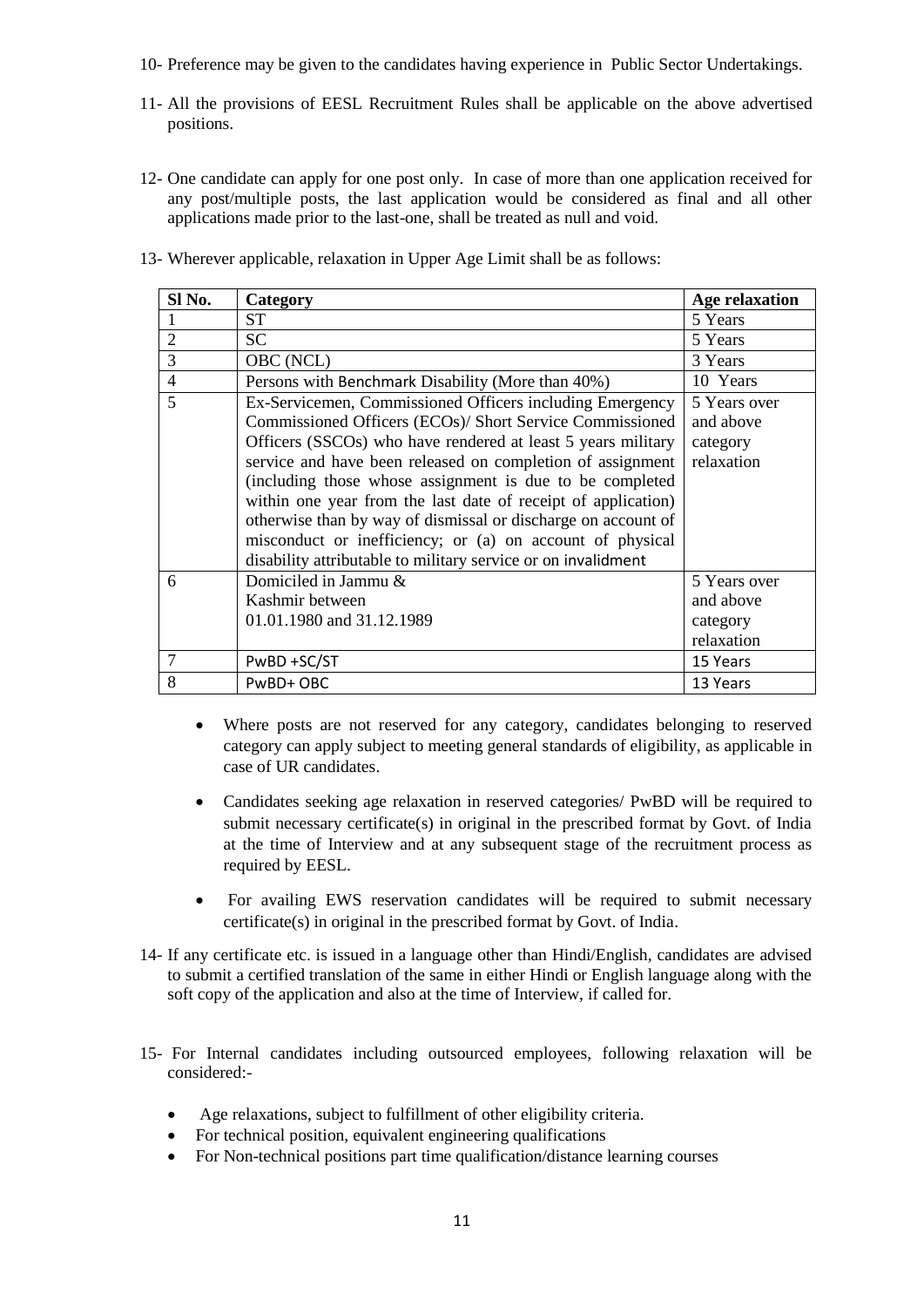- 16- Venue of the Written Exam shall be intimated to candidates after scrutiny of Online Applications. Outstation candidates called for physical interviews, if shortlisted after the Written Exam, would be entitled for reimbursement of actual fare of travel in accordance to the entitlement as per extant rules of the company at respective grades which will be duly initimated to the candidates called for interview. The dates mentioned above are tentative and are subject to change.
- 17- Management reserves the right to cancel / restrict /enlarge / modify / alter the recruitment/ selection process, if need so arises, by issuing a notification in EESL website. EESL also reserves the right to fill or not to fill all or any of the above positions.
- 18- Number of Vacancies may vary depending upon the requirement. A panel of shortlisted candidates may be maintained for six months.
- 19- Candidature is liable to be rejected at any stage of recruitment/ selection process or after joining, if any information provided by the candidate is not found in conformity with the eligibility criteria notified or if EESL comes across any evidence/knowledge that the qualification, experience and any other particulars indicated in application/other forms/formats are not recognized/ false/ misleading and / or amounts to suppression of information/particulars which should have been brought to the notice of EESL.
- 20- All computations of Age, Post Qualification Experience etc., shall be as on 1st November,2019 of submission of application. Date of issuance of final mark sheet shall be taken as the date of acquiring qualification.
- 21- Candidates working in Govt. /Semi Govt. Organizations / Public Sector Undertakings and Autonomus bodies should apply online and furninsh "No Objection Certificate" at the time of GD and/or Interview . However, in the event of candidates failing to produce NOC from their parent departments shall have to submit an undertaking at the time of GD and/or Interview that they will not claim any transfer benefit in case of their selection.
- 22- Complaints attributable to compatibility of the Client Systems, ignorance of users, nonavailability of internet connectivity or any other aspects beyond the direct control of EESL or its systems will not be entertained.
- 23- All information regarding this recruitment process would be made available in the career section of EESL website, i.e. www.eeslindia.org, only. Applicants are advised to check the web site periodically for important updates. Once registered for EESL, all correspondences shall be made through their registered e-mail ID and/ or candidate login. Hence, candidates are requested to correspond with EESL through one email-id only.
- 24- Any legal procedings in respect of any matter of claim or dispute arising out of this advertisement and/or an application in response thereto shall be subject to jurisdiction of the courts at Delhi.

25- In case of any query the same may be sent to **eeslhelpdesk2019@gmail.com** with "POST - \_\_\_\_\_ - (sub ) " in the Subject Line. Candidates are advised to add this e-mail ID to their address book. EESL will not be responsible for bouncing of e-mail / non-delivery of e-mail / delivery of e-mail to junk or spam folder. Contact No. 022-68202705 **(between 11 AM to 5 PM on working days)**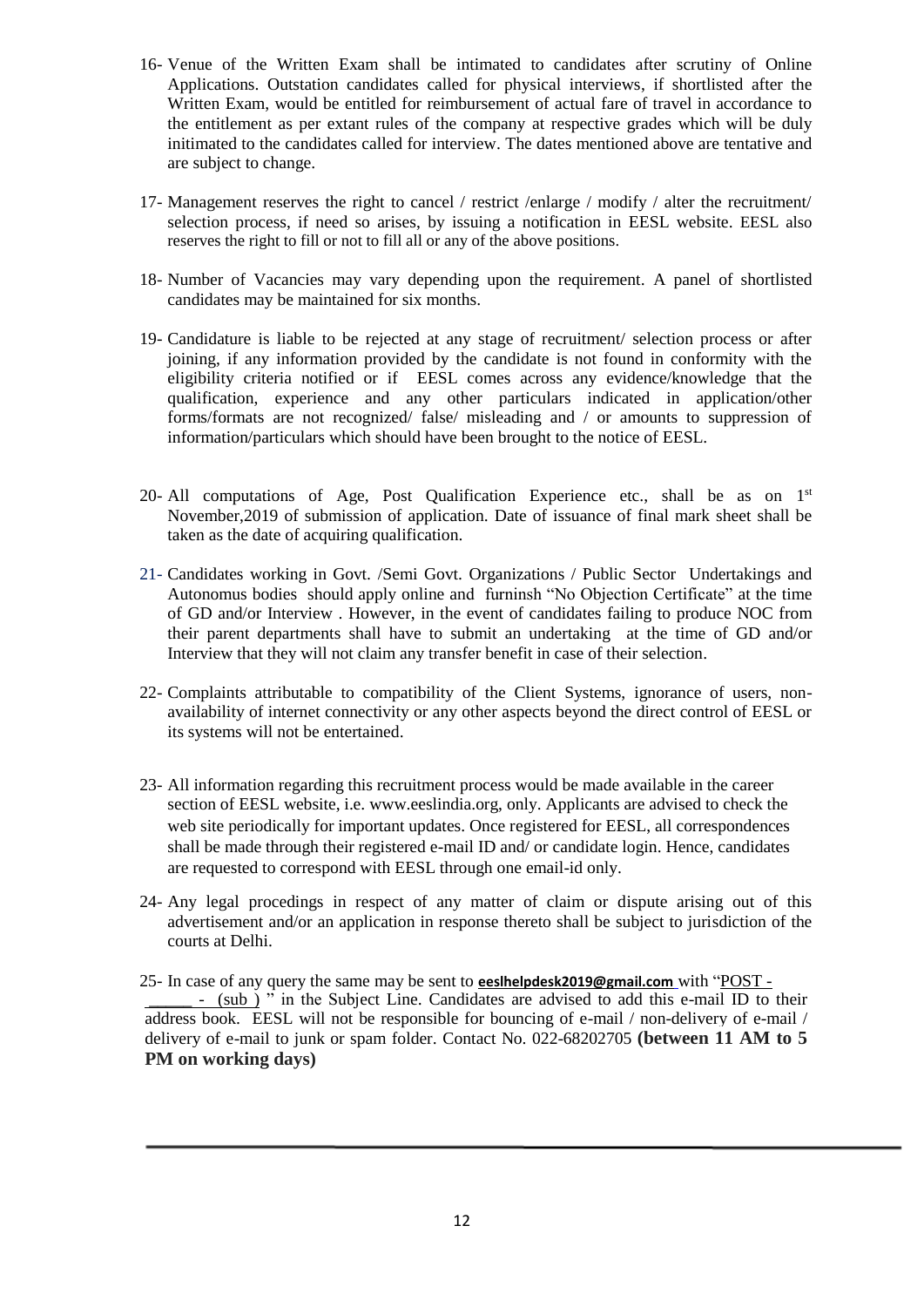## **PROCEDURE FOR APPLYING**

| All applications to made online through the link provided in the "Careers" page of EESL website. |                                                                                                                                                                                                                                                                                                                                                                                                                                                                                                                                                                                                                                                                                                                                                                                                                                                                                                                                                                                                                                                                          |  |  |  |  |  |  |
|--------------------------------------------------------------------------------------------------|--------------------------------------------------------------------------------------------------------------------------------------------------------------------------------------------------------------------------------------------------------------------------------------------------------------------------------------------------------------------------------------------------------------------------------------------------------------------------------------------------------------------------------------------------------------------------------------------------------------------------------------------------------------------------------------------------------------------------------------------------------------------------------------------------------------------------------------------------------------------------------------------------------------------------------------------------------------------------------------------------------------------------------------------------------------------------|--|--|--|--|--|--|
| <b>How to Apply</b>                                                                              |                                                                                                                                                                                                                                                                                                                                                                                                                                                                                                                                                                                                                                                                                                                                                                                                                                                                                                                                                                                                                                                                          |  |  |  |  |  |  |
| I.                                                                                               | Candidates should have a valid personal e-mail ID and ensure that it is active during the entire recruitment process.<br>Application sequence number, User ID, Password and all other important communication will be sent on the same<br>registered e-mail ID (please ensure that email sent to this mailbox is not redirected to your junk/spam folder) or mobile<br>no.                                                                                                                                                                                                                                                                                                                                                                                                                                                                                                                                                                                                                                                                                               |  |  |  |  |  |  |
| Π.                                                                                               | Candidates should take utmost care in furnishing/providing the correct details while filling-up the on-line application.<br>YOU CAN EDIT THE INFORMATION BEFORE SUBMISSION OF APPLICATION. Once the Form is submitted, it<br>can't be edited.                                                                                                                                                                                                                                                                                                                                                                                                                                                                                                                                                                                                                                                                                                                                                                                                                            |  |  |  |  |  |  |
| Ш.<br>IV.                                                                                        | The process for submitting the application for Recruitment against various posts on direct Recruitment Basis at EESL is<br>given below:<br>Step-I: Sign-up by filling Post Name (applying for), Candidate Name, Mobile No. and E-mail ID. The candidates will<br>receive Application Sequence No (User ID) & Password on their registered ID or mobile number after sign-up.<br>Step-II: Re-login and select the category and fill up the Personal Details, Qualification Details, upload relevant<br>documents (photo/signature) and submit Fee online (if applicable) using net banking/debit cards/credit cards/wallets.<br>Application once submitted cannot be withdrawn and fee once paid will neither be refunded nor adjusted.                                                                                                                                                                                                                                                                                                                                   |  |  |  |  |  |  |
| <b>STEP-I: Registration</b>                                                                      |                                                                                                                                                                                                                                                                                                                                                                                                                                                                                                                                                                                                                                                                                                                                                                                                                                                                                                                                                                                                                                                                          |  |  |  |  |  |  |
| a.                                                                                               | Candidates agreeing Terms & Conditions of the recruitment may apply by clicking $(\sqrt{})$ in the Box & press 'START'                                                                                                                                                                                                                                                                                                                                                                                                                                                                                                                                                                                                                                                                                                                                                                                                                                                                                                                                                   |  |  |  |  |  |  |
| b.                                                                                               | button.<br>Sign-up by selecting Post Applied, Name, Mobile No. and E-mail ID.                                                                                                                                                                                                                                                                                                                                                                                                                                                                                                                                                                                                                                                                                                                                                                                                                                                                                                                                                                                            |  |  |  |  |  |  |
| c.                                                                                               | On completion of Step-I candidates will receive Application Sequence No (User ID) & Password on their registered                                                                                                                                                                                                                                                                                                                                                                                                                                                                                                                                                                                                                                                                                                                                                                                                                                                                                                                                                         |  |  |  |  |  |  |
|                                                                                                  | email ID.                                                                                                                                                                                                                                                                                                                                                                                                                                                                                                                                                                                                                                                                                                                                                                                                                                                                                                                                                                                                                                                                |  |  |  |  |  |  |
| d.                                                                                               | <b>STEP-II: Filling-up of Application</b><br>After registration, candidate may click on "Go to Application Form" icon at top right corner , select his category with<br>other mandatory details and complete Personal Details, Qualification Details, Upload photo/signature and submission of<br>Fee (if applicable) by Online mode via Debit card, Credit card/Wallets or Internet Banking.                                                                                                                                                                                                                                                                                                                                                                                                                                                                                                                                                                                                                                                                            |  |  |  |  |  |  |
| e.<br>f.                                                                                         | Instructions regarding scanning of Photograph and Signature: Candidates should upload the scanned (digital) image of<br>their photograph and signature in Jpg/jpeg format as per the process given below:<br>i. Photograph Image:<br>1. Photograph must be a recent passport size colour picture on light background (not older than 03 weeks).<br>2. Look straight at the camera with a relaxed face.<br>The size of the scanned image should be up to 100 kb in jpg/jpeg format only.<br>3.<br>For further details, please check the advertisement<br>4.<br>ii. Signature image:<br>The applicant has to sign on white paper with Black ink pen.<br>1.<br>The signature must be signed only by the applicant and not by any other person.<br>Scan the signature area only and not the entire page.<br>3.<br>Size of file should be up to 100 kb in Jpg/jpeg format only.<br>4.<br>For further details, please check the advertisement<br>5.<br>Once the application is submitted, candidates automatically will be redirected to payment gateway to deposit the fee of |  |  |  |  |  |  |
|                                                                                                  | INR 1000/- (or 500/-) + Bank charges (if applicable) through Debit Card/Credit Card/Net Banking/Wallets. Candidate<br>may generate payment acknowledge slip for future reference.                                                                                                                                                                                                                                                                                                                                                                                                                                                                                                                                                                                                                                                                                                                                                                                                                                                                                        |  |  |  |  |  |  |
| g.<br>h.                                                                                         | Guidelines for remittance of fee are as under:<br>□<br>Post submission, the candidate will be re-directed to payment gateway to make the online payment of<br>1.<br>application fees.<br>Kindly verify the details and make the payment for application fees via the different payment modes.<br>2.<br>Post successful payment of application fees, candidate will be redirected to his application form.<br>3.<br>Candidate may keep the payment transaction number safe with him for future use.<br>4.<br>Technical queries/clarifications relating to the filling up of ON-LINE APPLICATION, please feel free to contact the                                                                                                                                                                                                                                                                                                                                                                                                                                          |  |  |  |  |  |  |
|                                                                                                  | Helpdesk at Email: eeslhelpdesk2019@gmail.com or Toll Free No.: 022-68202705 from 11 AM to 5 PM on working<br>days.                                                                                                                                                                                                                                                                                                                                                                                                                                                                                                                                                                                                                                                                                                                                                                                                                                                                                                                                                      |  |  |  |  |  |  |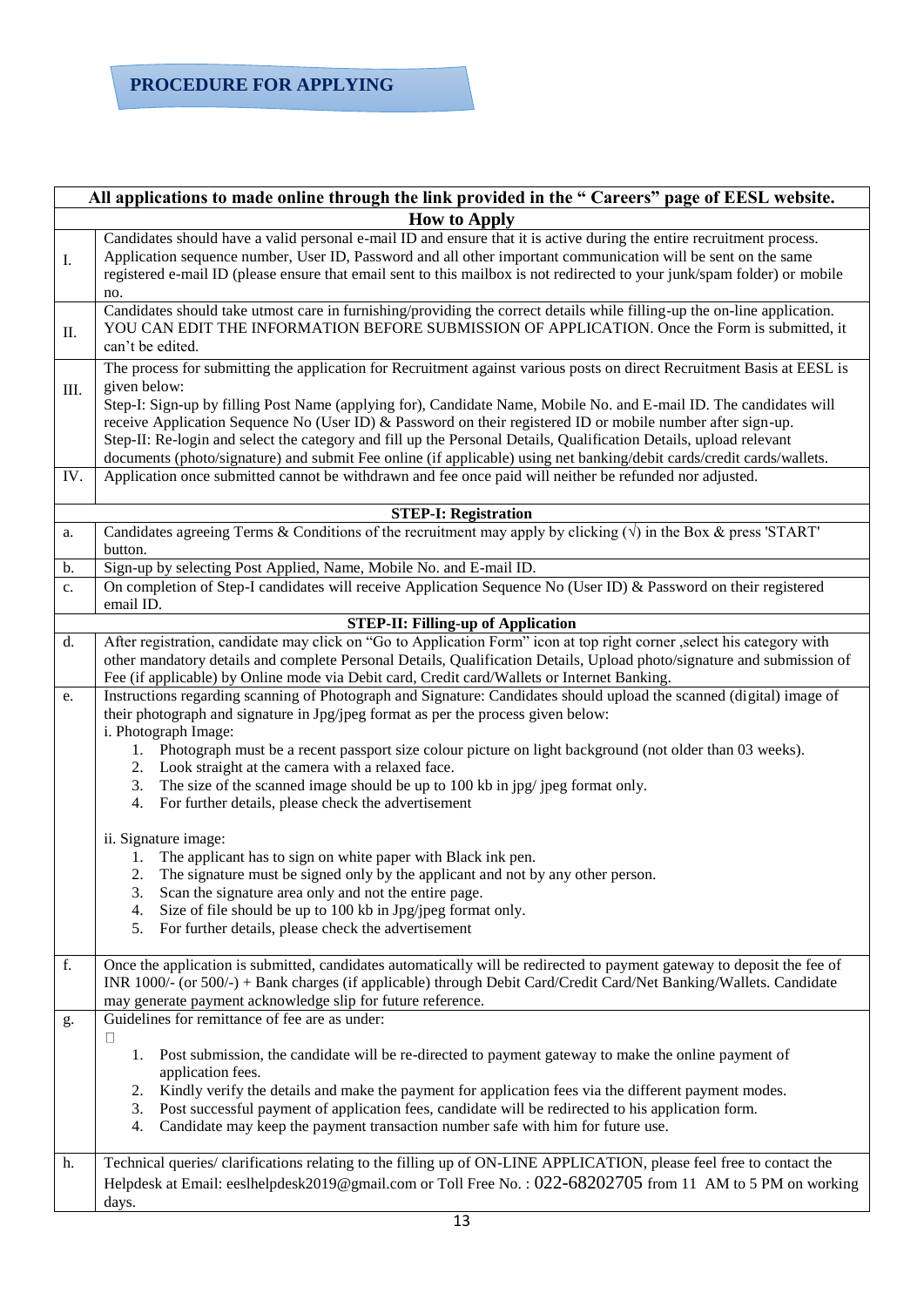### **ACTION AGAINST MISCONDUCT**

- 1. Candidates are advised in their own interest that they should not furnish any particulars that are false, tampered, fabricated and should not suppress any material information.
- 2. At any stage of recruitment, if a candidate is/ has been found guilty of :
- Using unfair means during the GD and/or interview .
- Impersonating or procuring impersonation by any person or Misbehaving in the interview venue.
- Resorting to any irregular means/ Canvassing in connection with his/her candidature during selection process.
- Obtaining support for his/her candidature by any means:

: His/Her candidature is liable to be withdrawn and shall be treated as disqualified. No further comminucation shall be entertained with the candidate in this regard. If such instances, go undetected during the current selection process but are detected subsequently, disqualification will take place with retrospective effect.